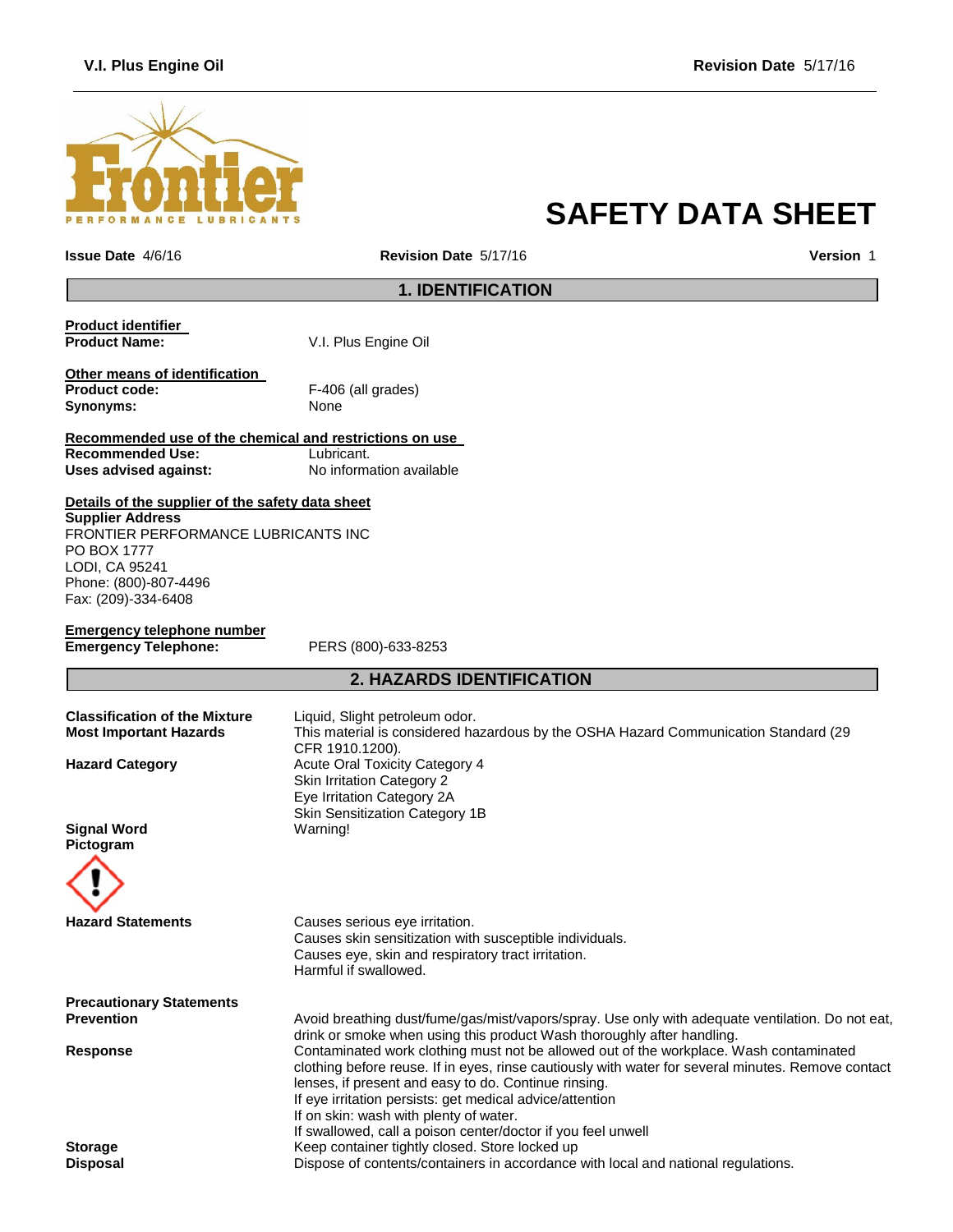| <b>Carcinogenicity:</b><br><b>IARC</b> | No component of this product present at levels greater than or equal to 0.1% is identified as<br>probable, possible, or confirmed human carcinogen by IARC. |
|----------------------------------------|-------------------------------------------------------------------------------------------------------------------------------------------------------------|
| <b>OSHA</b>                            | No component of this product present at levels greater than or equal to 0.1% is identified as<br>probable, possible, or confirmed human carcinogen by OSHA. |
| <b>NTP</b>                             | No component of this product present at levels greater than or equal to 0.1% is identified as<br>probable, possible, or confirmed human carcinogen by NTP   |

#### **3. COMPOSITION/INFORMATION ON INGREDIENTS**

| Ingredient                                 | WT <sub>%</sub> | CAS#       |
|--------------------------------------------|-----------------|------------|
| Distillates, hydrotreated heavy paraffinic | 65-85           | 64742-54-7 |
| Zinc alkyl dithiophosphate                 |                 | 84605-29-8 |

To the knowledge of the supplier, there are no other ingredients in this product that are classified as hazardous.

| <b>4. FIRST AID MEASURES</b> |                                                                                                     |  |
|------------------------------|-----------------------------------------------------------------------------------------------------|--|
|                              |                                                                                                     |  |
| Eyes                         | Flush eyes with running water for at least 15 minutes. If redness, burning, blurred vision or       |  |
|                              | irritation persists, transport to nearest medical facility for additional treatment.                |  |
| <b>Skin</b>                  | Flush skin with water, wash with soap and water. If irritation occurs, get medical attention.       |  |
|                              | Remove contaminated clothing. Do not reuse clothing until cleaned. If material is injected under    |  |
|                              | the skin, transport to the nearest medical facility for additional treatment. If redness, swelling, |  |
|                              | pain and/or blisters occur, transport to the nearest medical facility for additional treatment.     |  |
| Ingestion                    | Do NOT induce vomiting and obtain medical attention. Have victim rinse mouth out with water. If     |  |
|                              | vomiting occurs spontaneously, keep head below hips to prevent aspiration.                          |  |
| <b>Inhalation</b>            | Remove victim to fresh air and keep at rest in a position comfortable for breathing. If the victim  |  |
|                              | has difficulty breathing or tightness of the chest, is dizzy, vomiting or unresponsive, give oxygen |  |
|                              | with rescue breathing or CPR as required and transport to the nearest medical facility.             |  |

#### **5. FIRE-FIGHTING MEASURES**

| <b>Flammable Properties</b><br><b>Base Oil Flash point</b>        | >210°C (ASTM D92)                                                                                                                                                                                                                                                                                                                                                                                                                         |  |
|-------------------------------------------------------------------|-------------------------------------------------------------------------------------------------------------------------------------------------------------------------------------------------------------------------------------------------------------------------------------------------------------------------------------------------------------------------------------------------------------------------------------------|--|
| <b>Flammable limits in air</b><br>N/A                             |                                                                                                                                                                                                                                                                                                                                                                                                                                           |  |
|                                                                   |                                                                                                                                                                                                                                                                                                                                                                                                                                           |  |
| <b>Extinguishing media</b><br><b>Special firefighting measure</b> | CO <sub>2</sub> , dry chemical, foam, alcohol-resistant foam, water mist<br>Procedures for an oil fire should be utilized. Use self-contained breathing apparatus. Use foam<br>or dry chemical to extinguish fire. Water may be used only to keep surrounding containers cool.<br>Firefighters should wear proper protective equipment and self-contained breathing apparatus<br>with full face piece operated in positive pressure mode. |  |
|                                                                   | <b>6. ACCIDENTAL RELEASE MEASURES</b>                                                                                                                                                                                                                                                                                                                                                                                                     |  |

**Personal Precautions/Procedures:** Use PPE and ensure adequate ventilation.

**Environmental Precautions:** Should not be released into the environment. Do not contaminate water. Do not flush to surface water or sanitary sewer system.

**Methods and Materials for Containment/Clean Up:**

Contain spillage, soak up with non-combustible absorbent material (e.g. sand, earth, diatomaceous earth, vermiculite) and transfer to a container for disposal according to local/national regulations (see section 13).

#### **7. HANDLING AND STORAGE**

**Handling and Storage Precautions** Avoid heat, open flames, including pilot lights, and strong oxidizing agents. Use explosion-proof ventilation to prevent vapor accumulation. Ground all handling equipment to prevent sparking. Avoid contact with eyes, skin and clothing. Wash thoroughly after handling. Do not eat, drink or smoke when using this product. Have appropriate fire extinguishers and spill clean-up equipment in or near storage area.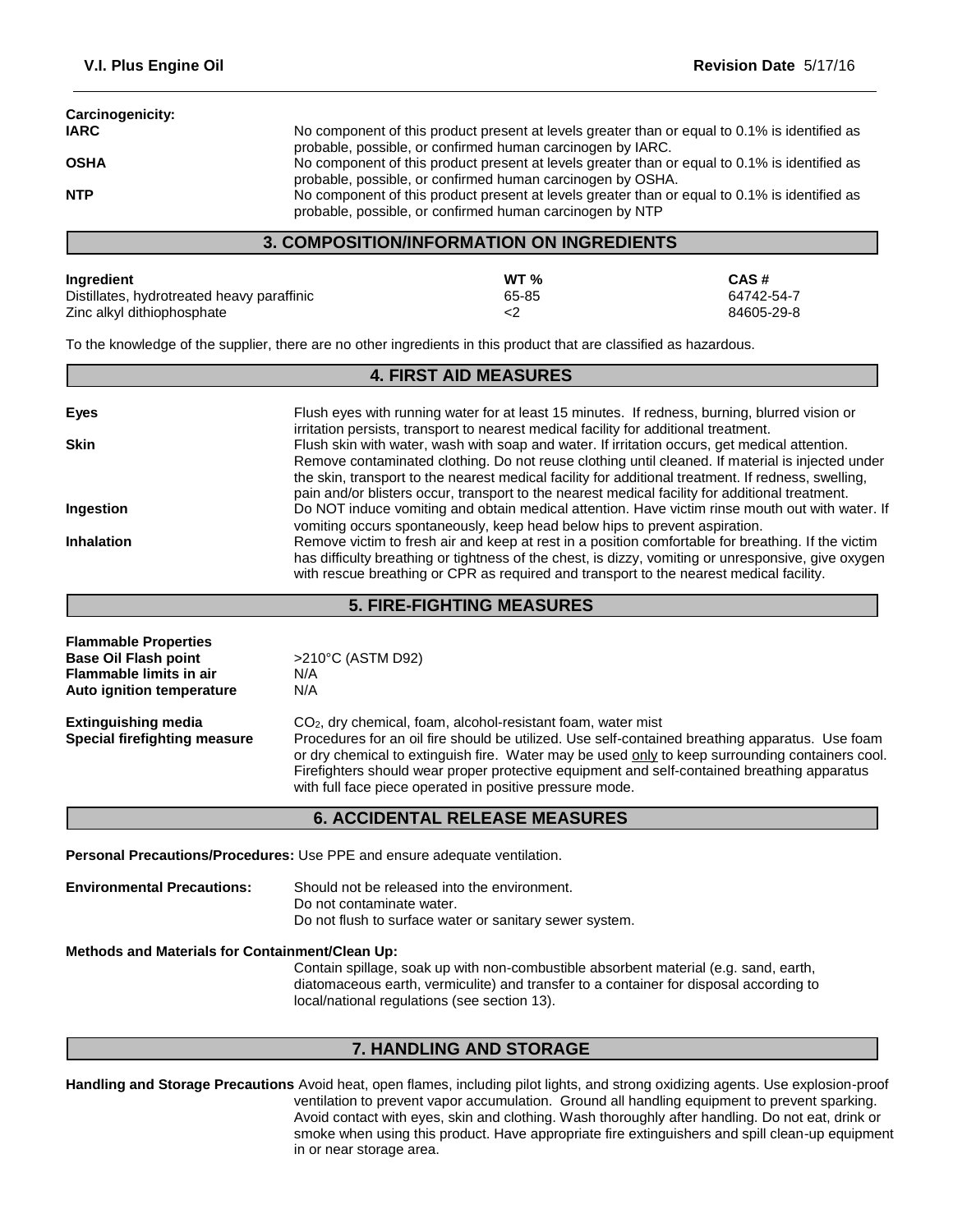#### **Engineering Controls** Use adequate ventilation to keep vapors and mists of this material below applicable standards. Recommended work place control parameters - based on mineral oil ACGIH TWA 5 mg/m<sup>3</sup>. **Respiratory Protection** If engineering controls do not maintain airborne concentrations to a level which is adequate to protect worker health, an approved respirator must be worn. Respirator selection, use and maintenance should be in accordance with the requirements of the OSHA Respiratory Protection Standard, 29 CFR 1910.134. **Skin Protection** Use protective clothing that is chemically resistant to this product. Acceptable materials for gloves and aprons are: neoprene, nitrile rubber or viton. **Eye Protection** Use safety glasses or goggles. Have suitable eye wash water available.<br> **Other/General Protection** For mists and vapors: Air purifying, organic vapor cartridge, NIOSH appro For mists and vapors: Air purifying, organic vapor cartridge, NIOSH approved respirator. Use self-contained breathing apparatus for environments with unknown concentrations or emergency situations. **8. EXPOSURE CONTROLS/PERSONAL PROTECTION**

#### **9. PHYSICAL AND CHEMICAL PROPERTIES**

| Color:                | Amber/Brown    | <b>Vapor Pressure:</b>      | N/A          | <b>Solubility in Water:</b> | Insoluble |
|-----------------------|----------------|-----------------------------|--------------|-----------------------------|-----------|
| Appearance:           | Liauid         | % Volatile by Volume:       | N/A          | <b>Evaporation Rate</b>     | N/A       |
| Odor:                 | Characteristic | Vapor Density (air = 1):    | N/A          | (Butyl Acetate = 1):        |           |
| <b>Boiling Point:</b> | N/A            | <b>Reactivity in Water:</b> | Non-reactive | <b>Specific Gravity:</b>    | 0.80-0.91 |

### **10. STABILITY AND REACTIVITY**

| Stability                       | Stable                               |
|---------------------------------|--------------------------------------|
| Conditions to avoid             | Sources of ignition.                 |
| Incompatibility                 | Strong oxidizing or reducing agents. |
| <b>Decomposition Products</b>   | Oxides of Carbon and Hydrogen.       |
| <b>Hazardous Polymerization</b> | Will not occur.                      |
|                                 |                                      |

#### **11. TOXICOLOGICAL INFORMATION**

| <b>Likely Routes of Exposure</b><br><b>Potential Health Effects</b> | Inhalation, skin, eyes and ingestion.                                                                 |  |  |
|---------------------------------------------------------------------|-------------------------------------------------------------------------------------------------------|--|--|
| <b>Eye Effects</b>                                                  | Can cause irritation, redness, burns, and tissue destruction.                                         |  |  |
| <b>Skin Effects</b>                                                 | Can cause inflammation, and significant irritation.                                                   |  |  |
| <b>Oral Effects</b>                                                 | Gastrointestinal tract irritation, nausea, and vomiting if swallowed.                                 |  |  |
| <b>Inhalation Effects</b>                                           | May cause respiratory tract irritation.                                                               |  |  |
| <b>Chronic Health Effects</b>                                       | No data available to indicate product or components present in mixture are chronic health<br>hazards. |  |  |
| <b>Mutagenicity</b>                                                 | <b>Negative</b>                                                                                       |  |  |
| Carcinogenicity                                                     | None anticipated                                                                                      |  |  |
| <b>Reproductive Effects</b>                                         | Negative.                                                                                             |  |  |
| <b>Teratogenicity</b>                                               | Negative.                                                                                             |  |  |
| <b>Sensitization</b>                                                | See section 2                                                                                         |  |  |
| <b>Toxicological Data</b>                                           | ATE oral is $>2,000$ mg/kg                                                                            |  |  |
|                                                                     | ATE dermal is $> 4,000$ mg/kg                                                                         |  |  |
|                                                                     | ATE inhalation (mist/aerosol) is estimated at 2.2 mg/L/4 h                                            |  |  |

#### **12. ECOLOGICAL INFORMATION**

Not classified due to inadequate data available on this mixture. Highly recommend avoidance of release to the environment.

#### **13. DISPOSAL CONSIDERATIONS**

Avoid release to the environment. Dispose in a safe manner in accordance with national, state and local regulations. Not a RCRA hazardous waste if uncontaminated. If "used" RCRA criteria must be determined. Dispose of container by recycling or if permitted incineration.

#### **14. TRANSPORT INFORMATION**

**Proper Shipping Name** PETROLEUM LUBRICATING OIL; NOT REGULATED AS A HAZARDOUS MATERIAL FOR TRANSPORTATION UNDER 49 CFR.

**Shipping Class** 65